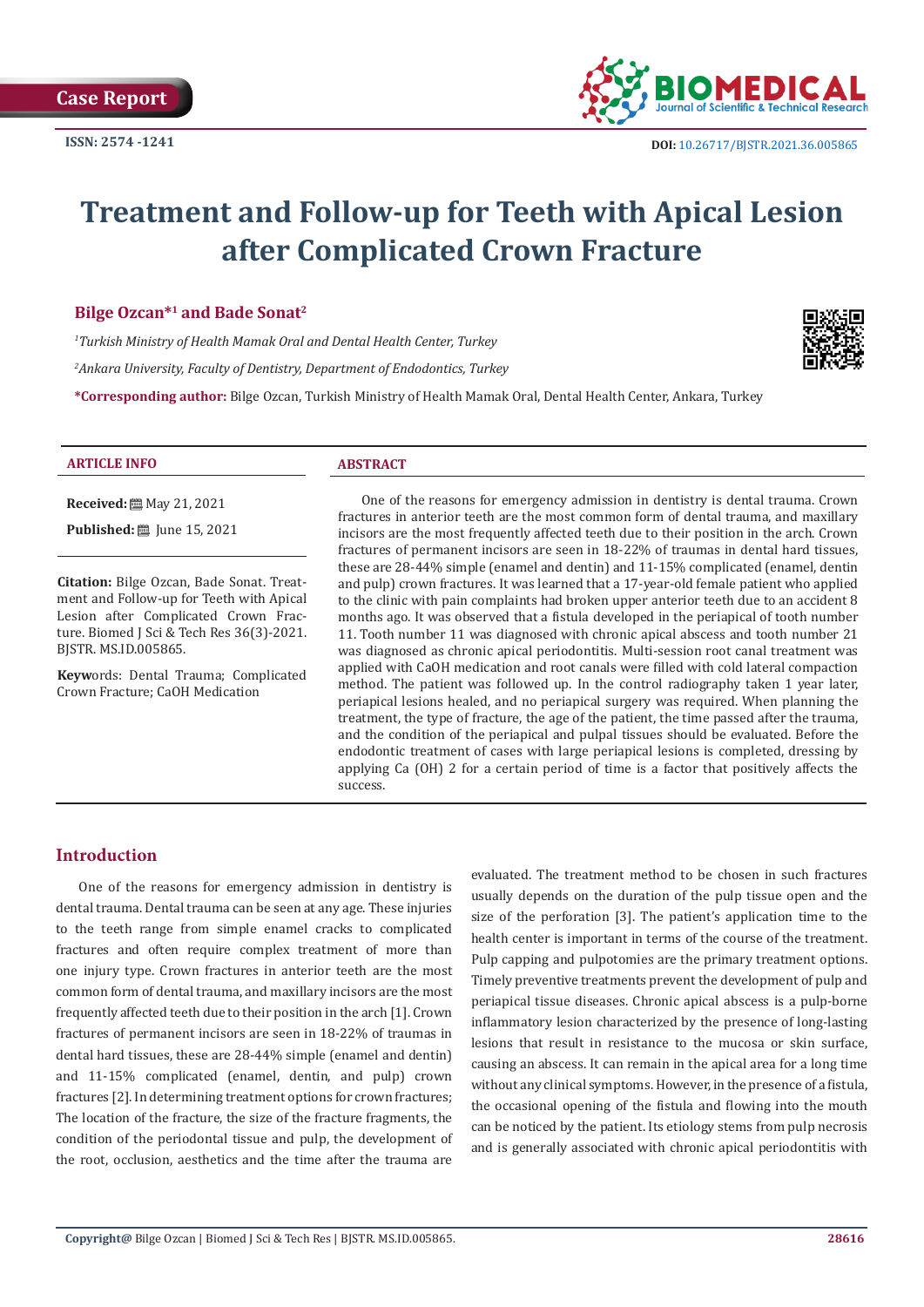abscess formation [4]. The aim of this case report is to explain the treatment and follow-up of teeth with chronic apical abscess that develops in upper central teeth that have been traumatized but could not be intervened early.

### **Case Report**

It was learned that a 17-year-old female patient, who applied to Ankara University Faculty of Dentistry Endodontics clinic with a complaint of pain, had a fracture in her upper anterior teeth as a result of an accident 8 months ago. In the clinical evaluation of the patient, who did not find any disease in his clinical history, it was observed that there were crown fractures in teeth number 11 and 21, and fistula developed in the periapical of tooth number 11 (Figure 1). On radiographic examination, presence of periapical lesions was observed at the root tip of teeth numbered 11 and 21 (Figures 2 & 3) Tooth number 11 was diagnosed with chronic apical abscess and tooth number 21 was diagnosed as chronic apical periodontitis. First, the access cavity was opened, and the root canal length was determined radiographically using # 20 and # 25

K files. Since the teeth were devital in the first session, they were not prepared too much, and cotton pellets containing disinfectant (Cresephone; Septodont, France) were placed in the cavity because of the pus drainage, and the teeth were temporarily restored using temporary filling material (Cavit G, 3M ESPE, Germany) (Figure 4). After 2 days, the teeth were reopened and their apices were prepared using a step-back technique up to a # 40 K file. In each session, root canals were irrigated with 5.25% NaOCl (Wizard, Rehber Kimya, Istanbul, Turkey). In the second session, Ca (OH) 2 medication was placed inside the canal, as no pus flow was observed in the channels. Root canal dressing was applied to the patient two times with an interval of two weeks (Figure 5). In the last session, the root canals were irrigated with saline and dried with sterile paper cones and the AH Plus (Dentsply DeTrey, Konstanz, Germany) duct sealer was suitable for cold lateral compaction technique. The teeth were directly restored with composite filling material in the same session. In the control radiography taken one year later, it was found that periapical radiolucent lesions observed at the root tips healed and replaced with healthy bone tissue (Figure 6).



**Figure 1:** Fistula view on tooth number 11(left),



**Figure 2:** Periapical radiography of teeth 11 and 21, monitoring radiolucent lesion areas (right).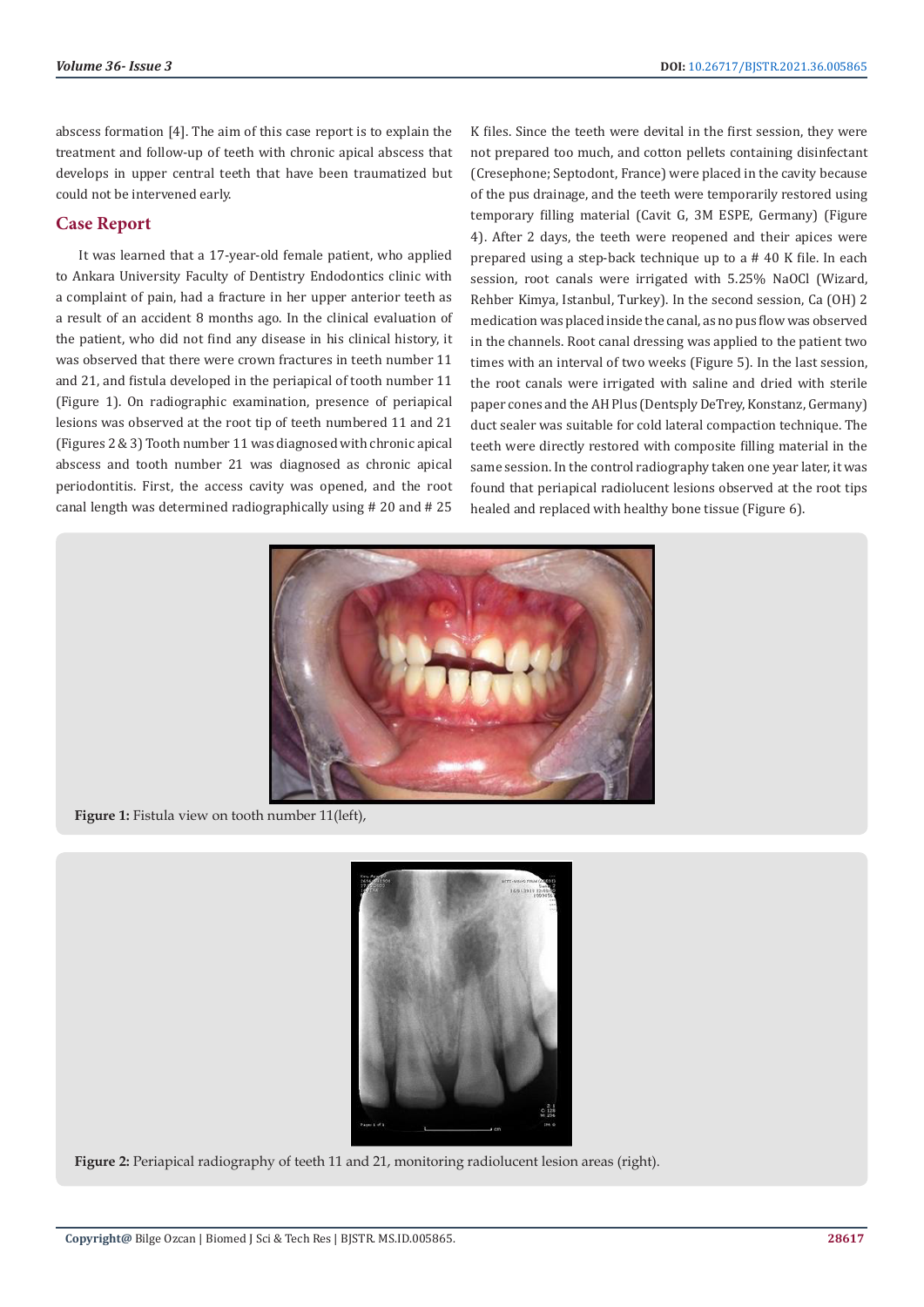

**Figure 3:** Panoramic radiographic view.



**Figure 4:** Intraoral view of the closed fistula after CaOH medication applied between sessions.



**Figure 5:** Root canal filling was completed in the final session.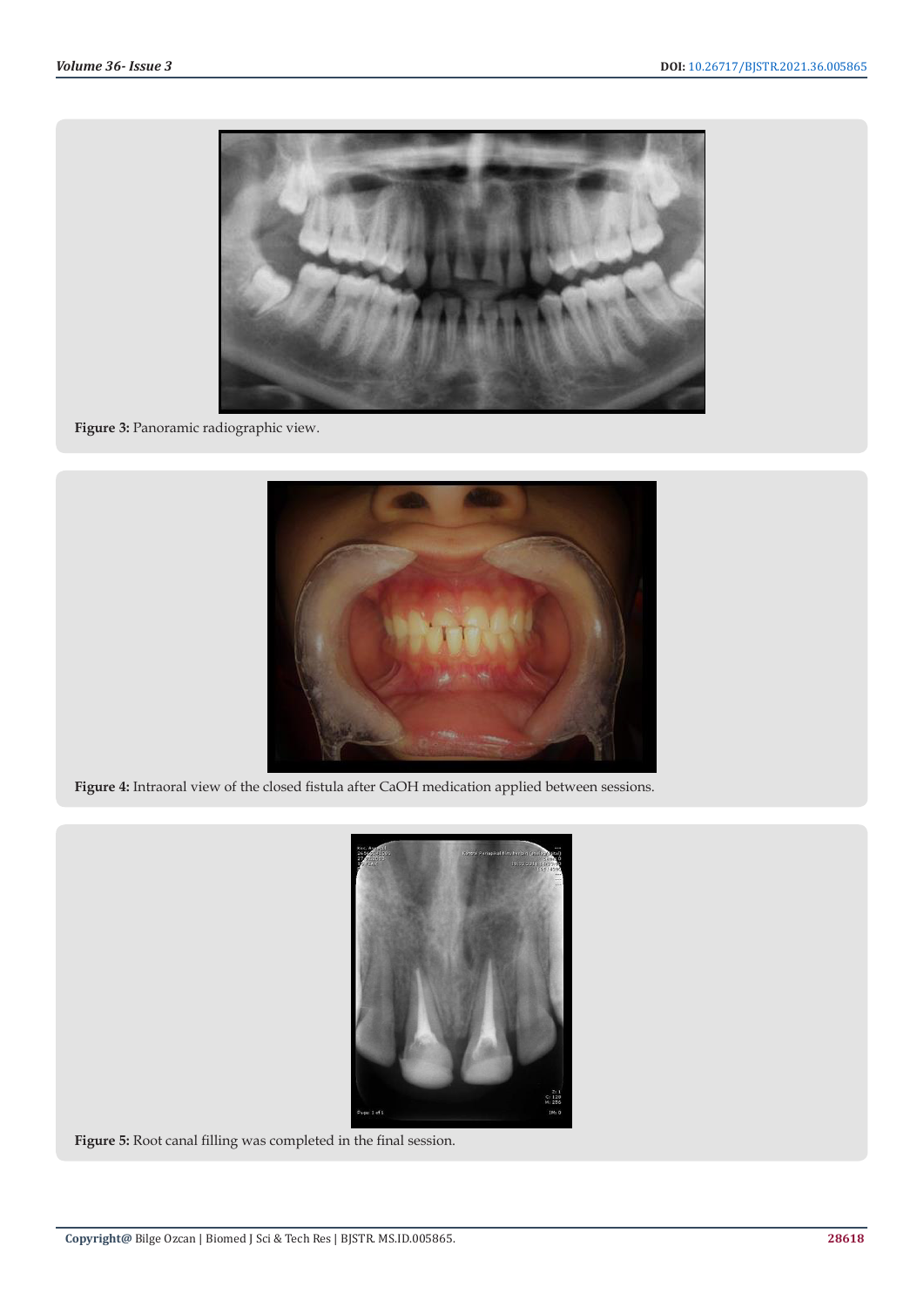

**Figure 6:** Control radiography taken 1 year later.

#### **Results**

During the 1-year follow-up period, it was found that the affected teeth were asymptomatic in clinical evaluations, the existing fistula was closed, there was no percussion sensitivity, and the radiolucent lesion present in the radiography had healed. The treatment of the teeth was completed with only endodontic treatment without the need for any surgical procedure. No deformation was found in the composite restoration.

#### **Discussion**

As a result of a literature review, it was revealed that 25% of all school-term children had a dental injury, and 33% of adults were exposed to permanent trauma in their teeth, mostly before the age of 19 [5]. When planning the treatment, the type of fracture, the age of the patient, the time passed after the trauma, and the condition of the periapical and pulpal tissues should be evaluated. Depending on the size of the pulp opening, direct hairdressing or root canal treatment can be performed in complicated crown fractures [6,7]. Root canal treatment was applied in this patient, considering the time elapsed after the trauma and the condition of the periapical tissues. Before the endodontic treatment of cases with large periapical lesions is completed, dressing by applying Ca (OH) 2 for a certain period is a factor that positively affects the success [8]. Since apical periodontitis and cysts have very similar images radiographically, histopathological tests should be used in the correct diagnosis besides radiography. There is a strong difference of opinion regarding the treatment of large periapical lesions with surgical methods such as traditional root canal treatment or apical resection, but many studies reported that apical lesions up to 20 mm improved with traditional root canal treatment [9,10]. Apart from the correct and complete endodontic treatment, the only factor in the healing of periapical lesions is personal wound healing factors [11]. Considering the age of this patient and the absence

of systemic disease, it was thought that root canal therapy would be sufficient in healing apical lesions, and only multi-session root canal treatment was applied to the patient and the patient was followed up. Control radiography was taken 1 year after the patient and it was observed that the radiolucent lesion areas observed in the periapical tissue were replaced by healthy bone tissue.

#### **References**

- 1. [Dietschi D, Jacoby T, Dietschi JM, Schatz JP \(2000\) Treatment of traumatic](https://pubmed.ncbi.nlm.nih.gov/11404871/) [injuries in the front teeth: Restorative aspects in crown fractures. Pract](https://pubmed.ncbi.nlm.nih.gov/11404871/) [Periodontics Aesthet Dent 12\(8\): 751-8.](https://pubmed.ncbi.nlm.nih.gov/11404871/)
- 2. Divakar HD, Nayak M, Shetty R (2007) Changing concepts in fracture reattachment of teeth-a case series. Endod 2013: 27-35.
- 3. Andreasen JO, Andreasen FM (1994) Classification, etiology and epidemiology Textbook and Color Atlas of Traumatic Injuries to the Teeth. Copenhagen: Munksgard s, pp. 151-80.
- 4. [Bhaskar SN \(1966\) Periapical lesion: types, incidence, and clinical](https://pubmed.ncbi.nlm.nih.gov/5218749/) [features. Oral Surg Oral Med Oral Pathol 21\(5\): 657-671.](https://pubmed.ncbi.nlm.nih.gov/5218749/)
- 5. [Glendor U \(2008\) Epidemiology of traumatic dental injuries- a 12 year](https://pubmed.ncbi.nlm.nih.gov/19021651/) review of the literatü[re. Dent Traumatol 24: 603-11.](https://pubmed.ncbi.nlm.nih.gov/19021651/)
- 6. [Burke FJ \(1991\) Reattachment of a fractured central incisor tooth](https://pubmed.ncbi.nlm.nih.gov/2021496/) [fragment. Br Dent J 170\(6\): 223-5.](https://pubmed.ncbi.nlm.nih.gov/2021496/)
- 7. Tulunoğlu F, G[örduysus Ö \(1997\) A simple method for the restoration of](https://pubmed.ncbi.nlm.nih.gov/9421792/) [fractured anterior teeth. J Prosthet Dent 78\(6\): 614-5.](https://pubmed.ncbi.nlm.nih.gov/9421792/)
- 8. [Paredes Vieyra J, Enriquez FJ \(2012\) Success Rate of Single-versus](https://pubmed.ncbi.nlm.nih.gov/22892729/) [Two-visit Root Canal Treatment of Teeth with Apical Periodontitis: A](https://pubmed.ncbi.nlm.nih.gov/22892729/) [Randomized Controlled Trial. J Endod 38\(9\): 1164-9.](https://pubmed.ncbi.nlm.nih.gov/22892729/)
- 9. Mirković S, Tadić A, Durdević Mirković [T, Levakov A \(2012\) Comparative](https://pubmed.ncbi.nlm.nih.gov/22924245/) [analysis of accuracy of diagnosis of chronic periapical lesions made by](https://pubmed.ncbi.nlm.nih.gov/22924245/) [clinical and histopatological examination. Med Pregl 65\(7-8\): 277-280.](https://pubmed.ncbi.nlm.nih.gov/22924245/)
- 10. [Riccitiello F, Stabile P, Amato M, Rengo S, D'Ambrosio C \(2011\) The](https://pubmed.ncbi.nlm.nih.gov/21956349/) [treatment of the large periradicular endodontic injury. Minerva Stomatol](https://pubmed.ncbi.nlm.nih.gov/21956349/) [60\(9\): 417-26.](https://pubmed.ncbi.nlm.nih.gov/21956349/)
- 11. [Garlet GP, Horwat R, Ray HL Jr, Garlet TP, Silveira EM, et al. \(2012\)](https://pubmed.ncbi.nlm.nih.gov/22244633/) [Expression analysis of wound healing genes in human periapical](https://pubmed.ncbi.nlm.nih.gov/22244633/) [granulomas of progressive and stable nature. J Endod 38\(2\): 85-90.](https://pubmed.ncbi.nlm.nih.gov/22244633/)